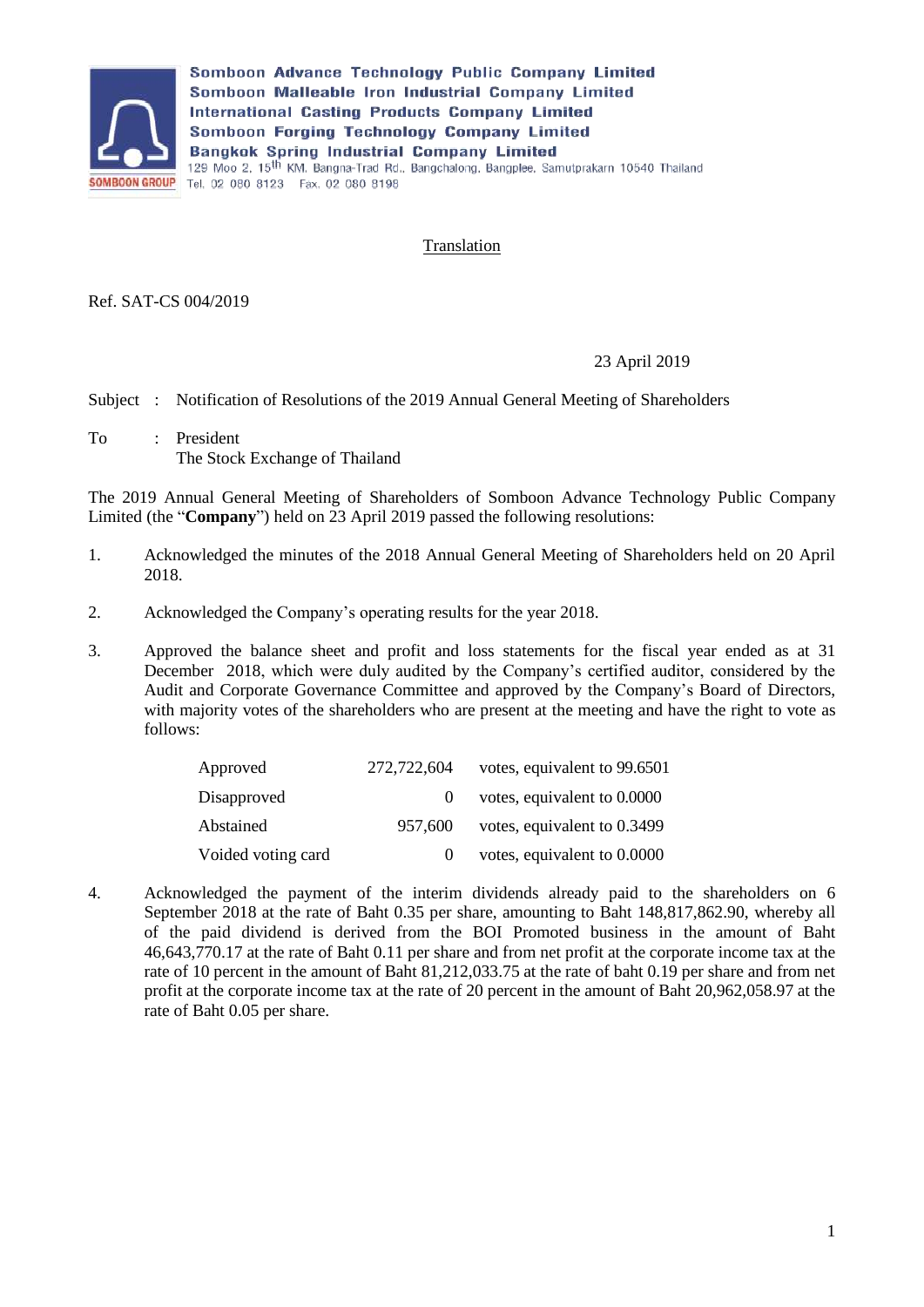5. Approved the appropriation of profit in respect of the 2018 operating results as a dividend to the Company's shareholders at the rate of Baht 1.35 per share, which has already been partly paid by the Company as the interim dividend at the rate of Baht 0.35 per share on 6 September 2018 with a remaining amount to pay at the rate of Baht 1.00 per share, totaling Baht 425,193,894.00, whereby all of the dividend to be paid is derived from the BOI Promoted business at the rate of Baht 0.16 per share, totaling Baht 69,221,565.94 and from net profit at the corporate income tax at the rate of 10 percent at the rate of Baht 0.23 per share, totaling Baht 103,371,524.16 and from net profit at the corporate income tax at the rate of 20 percent at the rate of Baht 0.61 per share, totaling 258,773,003.88. In this regard, the record date for the right to receive dividend payment was on 28 February 2019 and the dividend payment is scheduled to be paid on 7 May 2019. The dividend payout is equal to 63 percent of the net profit after corporate income tax deductions, which is in line and in accordance with the Company's dividend policy. The meeting approved with unanimous votes as follows:

| Approved           | 273.680.204 | votes, equivalent to 100.0000 |
|--------------------|-------------|-------------------------------|
| Disapproved        | $\theta$    | votes, equivalent to 0.0000   |
| Abstained          | $\theta$    | votes, equivalent to 0.0000   |
| Voided voting card | $\Omega$    | votes, equivalent to 0.0000   |

- 6. Approved the appointment of the directors, who retired by rotation, namely (1) Mr. Yongyuth Kitaphanich, (2) Mr. Prayong Hirunyawanich and (3) Miss Napatsorn Kitaphanich as the Company's directors for another term and approved the appointment of Mr. Prayong Hirunyawanich as independent director, with on an individual basis as follows:
	- 1. Mr. Yongyuth Kitaphanich Director (who did not vote on this item)

| Approved           | 245, 284, 718 | votes, equivalent to 89.6246 |
|--------------------|---------------|------------------------------|
| Disapproved        | 24,787,500    | votes, equivalent to 9.0571  |
| Abstained          | 3,607,986     | votes, equivalent to 1.3183  |
| Voided voting card | $\theta$      | votes, equivalent to 0.0000  |

2. Mr. Prayong Hirunyawanich Independent Director (who did not vote on this item)

| 248,423,904 | votes, equivalent to 90.7716 |
|-------------|------------------------------|
| 25,256,300  | votes, equivalent to 9.2284  |
| $\theta$    | votes, equivalent to 0.0000  |
| $\theta$    | votes, equivalent to 0.0000  |
|             |                              |

3. Miss Napatsorn Kitaphanich Director (who did not vote on this item)

| Approved           | 266,601,228 | votes, equivalent to 97.4134 |
|--------------------|-------------|------------------------------|
| Disapproved        |             | votes, equivalent to 0.0000  |
| Abstained          | 7.078.976   | votes, equivalent to 2.5866  |
| Voided voting card | $\Omega$    | votes, equivalent to 0.0000  |